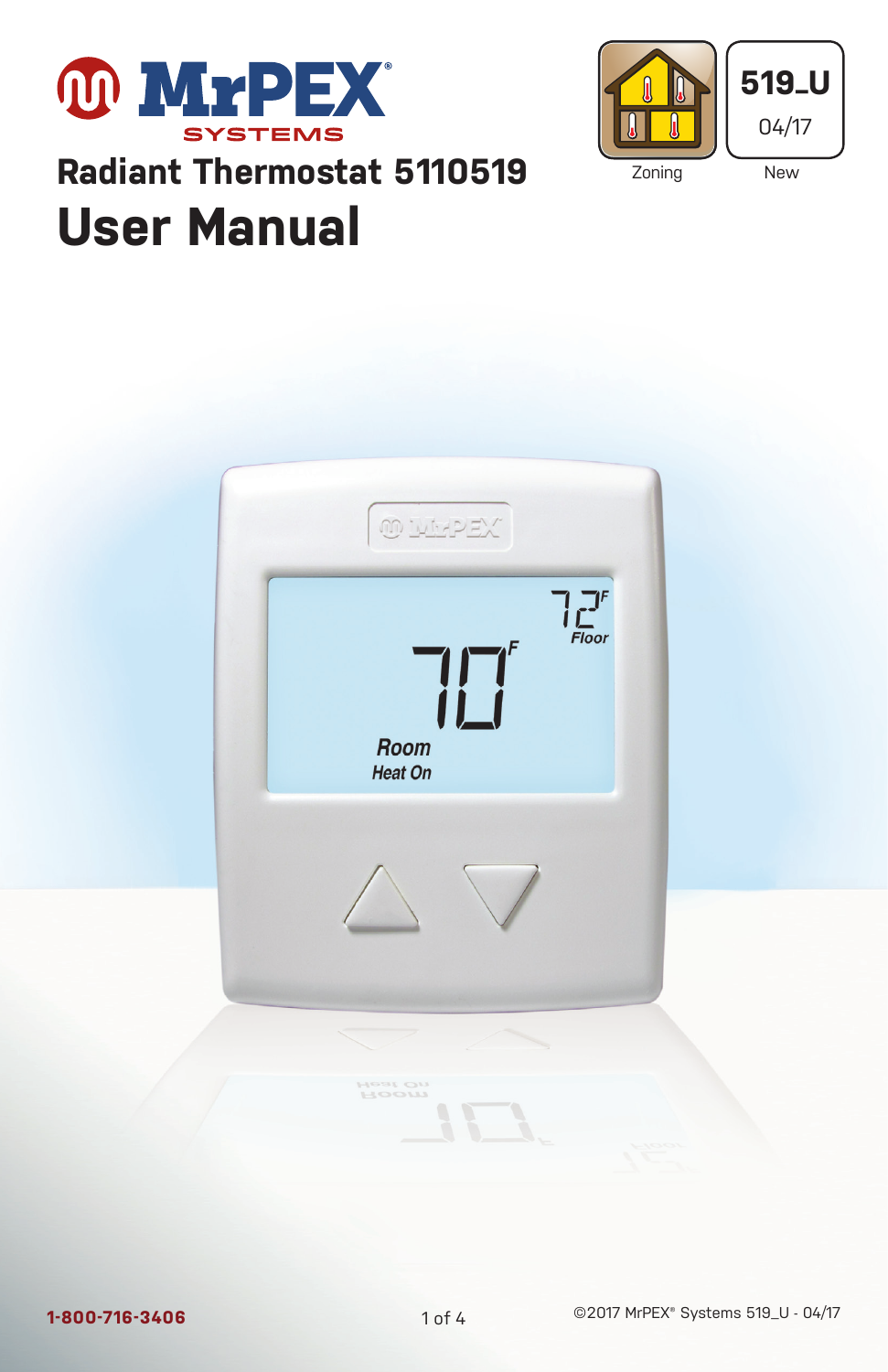This brochure will provide you with the information you need to benefit the most from your MrPEX Systems Thermostat. Please visit www.mrpexsystems.com for more detailed information.

## **User Interface**



# **Display Symbols**

This thermostat will display symbols on its screen in order to indicate what mode it is in, what temperature it is operating at, or what equipment it is trying to turn on. This section describes each of those symbols.

| <b>Heat On</b>                                                   | <b>HEAT ON</b><br>Heat is turned on.                       | MIN        | <b>MIN</b><br>The floor is at or below the<br>floor minimum temperature. |
|------------------------------------------------------------------|------------------------------------------------------------|------------|--------------------------------------------------------------------------|
|                                                                  | $-MODE$ $-$ MODE OFF<br>Off The heating system is off.     |            |                                                                          |
| $\left(\begin{smallmatrix} 1\\ \bullet \end{smallmatrix}\right)$ | <b>WARNING SYMBOL</b><br>Indicates an error is<br>present. | <b>MAX</b> | <b>MAX</b><br>The floor has reached the<br>floor maximum temperature.    |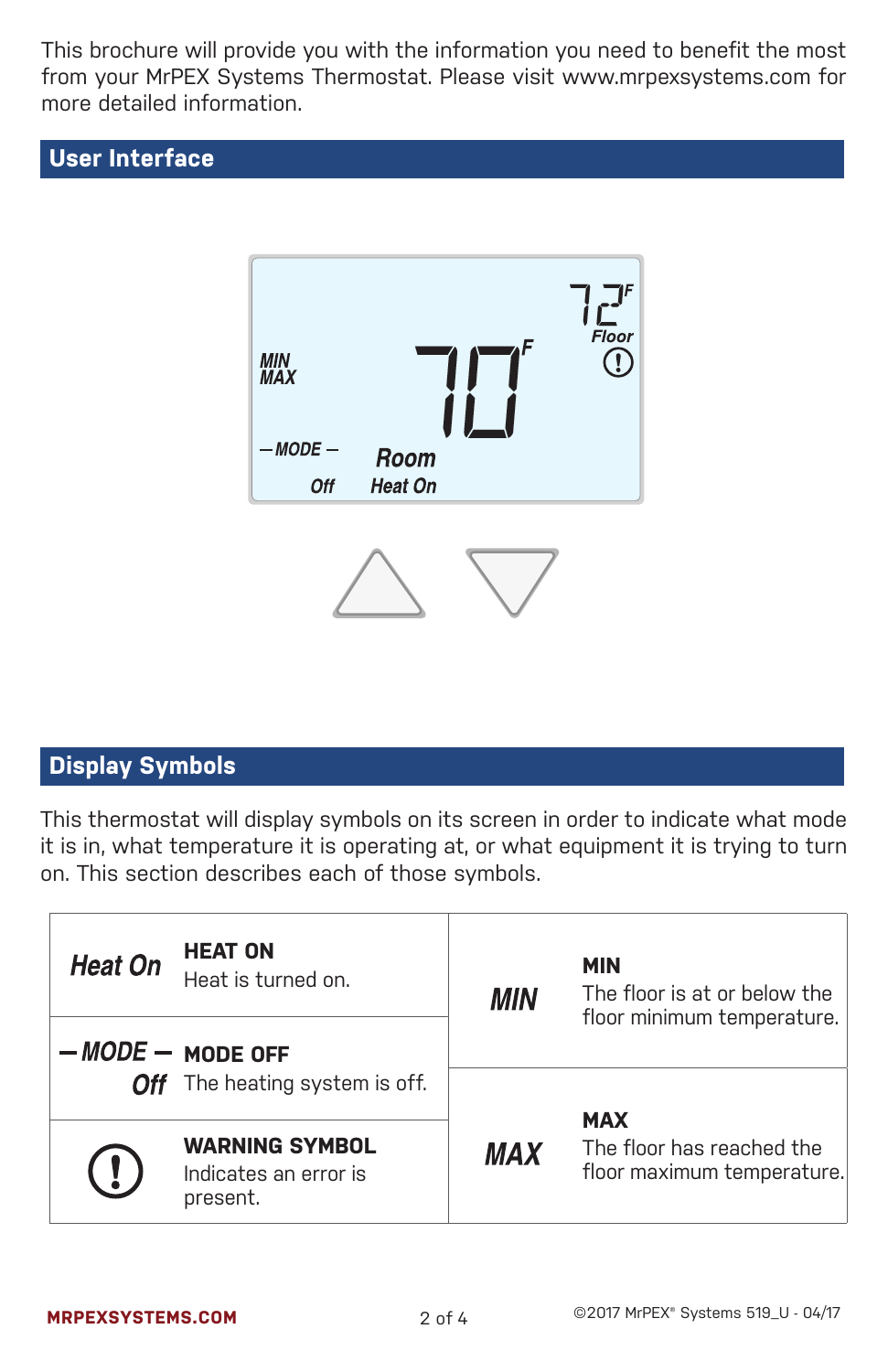## **Setting The Temperature**

To change the heat temperature setting, push the  $\Delta$  or  $\nabla$  buttons to select a preferred temperature setting.

#### **Air Temperature Only —**

If there is only an air temperature sensor (no floor sensor), the thermostat operates to control your desired air temperature.

#### **Floor Temperature Only —–**

If the air sensor has been disabled, the thermostat will only maintain floor temperature and ignore air temperature. This operation is recommended for areas such as bathrooms to ensure that tile floors are warm to the touch.

#### **Floor and Air Temperature**

If the air sensor is turned on and a floor sensor is connected, the thermostat will maintain your desired air temperature as well as a minimum floor temperature.

This operation is recommended for areas with large windows that allow the sun to shine into a room and keep it warm without the need for heat. This can allow the floors to cool off during the afternoon. When the sun goes down, it can take a long time for the floors to get warm again. This may cause the room to cool off too much in the early evening. A floor minimum setting can help with this condition by maintaining a floor minimum temperature. Keep in mind the floor minimum temperature will override the air temperature, and if set too high, may overheat the room.

This operation is also recommended for rooms with hardwood floors. Setting floor minimum and maximum temperatures is a way of enhancing the comfort of your living space while protecting your floor coverings.

|  |                                                               | 90°F (32°C) $\left\{\begin{array}{l} \text{Suggested maximum for all floor} \\ \text{fcels hot to the touch} \end{array}\right.$ $\left\{\begin{array}{l} \text{Suggested maximum for all floor} \\ \text{types other than wood.} \end{array}\right.$ |
|--|---------------------------------------------------------------|-------------------------------------------------------------------------------------------------------------------------------------------------------------------------------------------------------------------------------------------------------|
|  |                                                               | △ 80 to 85°F (26 to 30°C)<br>Feels warm to the touch (maximum for wood floors.                                                                                                                                                                        |
|  | ← 70°F (21°C)<br>Feels cool to the touch                      | Rooms with large windows preventing<br>Under heating in the evening.                                                                                                                                                                                  |
|  | $\leftarrow$ 40 to 45°F (5 to 7°C)<br>Feels cold to the touch | Freeze protection for garages.                                                                                                                                                                                                                        |